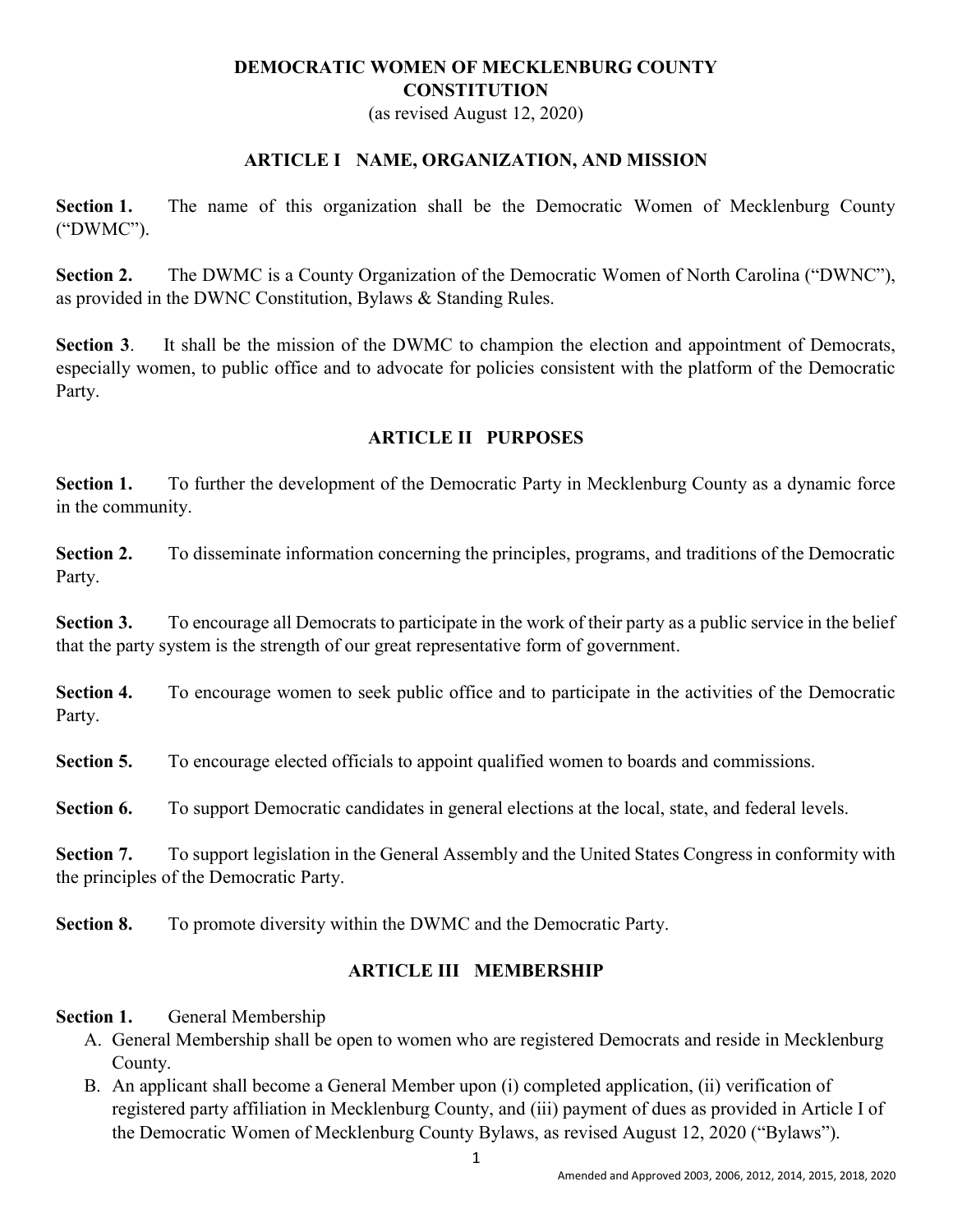- C. A General Member:
	- 1. Shall have the power to vote upon registered attendance at two (2) Membership Meetings.
	- 2. Must have been a General Member for one (1) year and currently in Good Standing to take office as a Committee Chair on the Executive Board.
	- 3. Must have been a General Member for two (2) years and currently in Good Standing to take office as an Officer on the Executive Board.
- D. Failure by a General Member to maintain Good Standing shall result in suspension of the right to vote and the right to hold office until Good Standing is restored.

### Section 2. Associate Membership

- A. Associate Membership shall be open to registered Democrats who do not qualify for General Membership.
- B. An applicant shall become an Associate Member upon (i) completed application, (ii) verification of registered party affiliation, and (iii) payment of dues as provided in the Bylaws.
- C. An Associate Member may not vote and may not hold office.
- D. Failure by an Associate Member to maintain Good Standing may result in suspension or revocation of membership until Good Standing is restored.

### Section 3. Definitions

- A. "Membership" is the General Membership and the Associate Membership, as a whole.
- B. "Good Standing" is the status assigned a General Member when she (i) remains current on organization dues, with a thirty (30) day grace period upon notice of arrears, (ii) continues to reside in Mecklenburg County, and (iii) maintains voter registration as a Democrat with the Mecklenburg County Board of Elections, or an Associate Member when he or she (i) remains current on organization dues, with a thirty (30) day grace period upon notice of arrears and (ii) maintains voter registration as a Democrat.

## ARTICLE IV EXECUTIVE BOARD

Section 1. The Executive Board shall consist of:

- A. Officers
	- 1. President
	- 2. First Vice President
	- 3. Second Vice President
	- 4. Third Vice President
	- 5. Secretary
	- 6. Treasurer
	- 7. Immediate Past President
- B. Standing Committee Chairs
	- 1. Constitution and Bylaws
	- 2. Public Relations
	- 3. Internal Communications
	- 4. Issues and Resolutions
	- 5. Ways and Means
	- 6. Historical
	- 7. Hospitality

Section 2. The Officers (other than the Immediate Past President) and the Chairs of the Standing Committees shall be elected by the General Membership.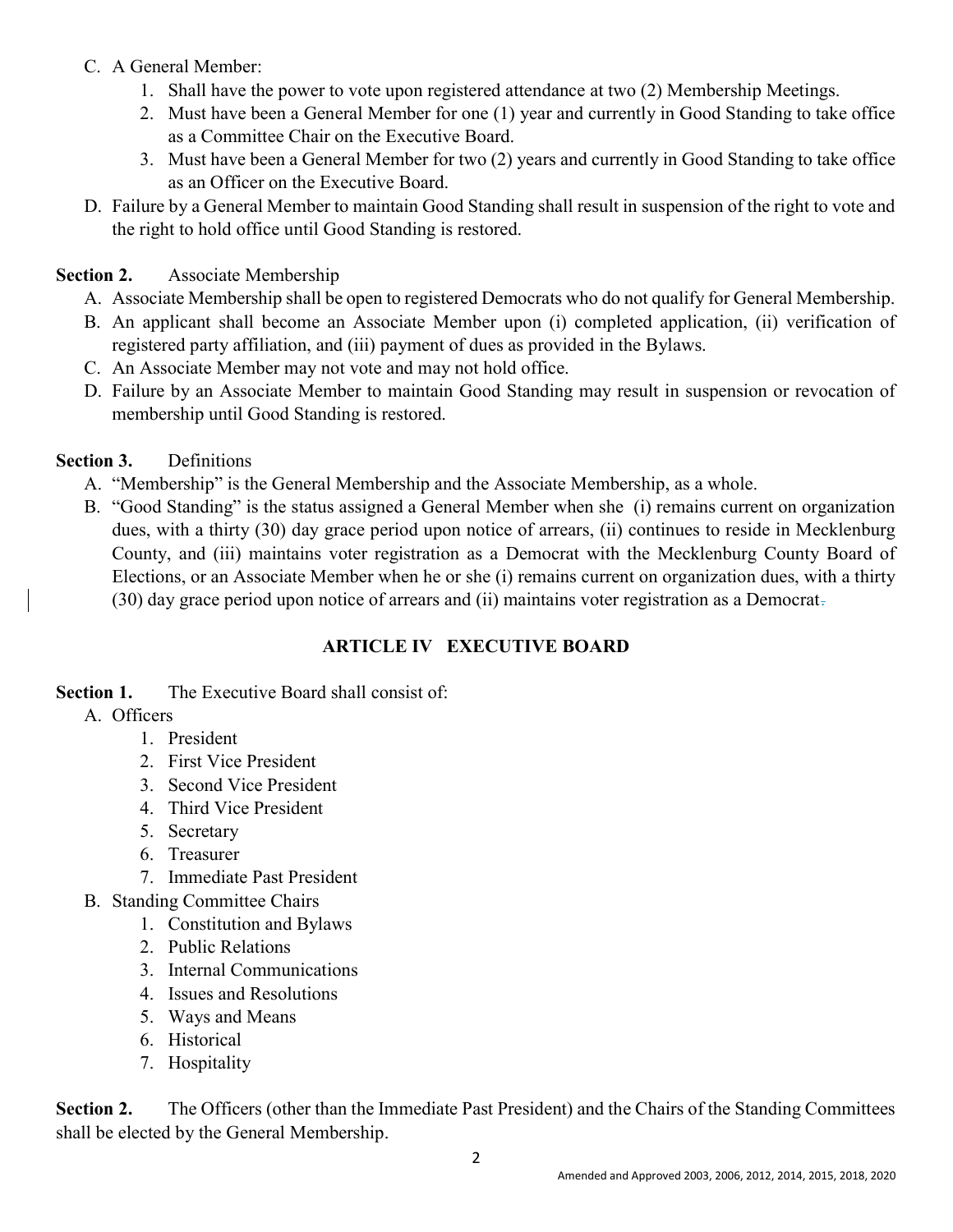Section 3. The Executive Board shall:

- A. Have general supervision of DWMC affairs between Membership Meetings.
- B. Transact all business referred by the Membership.
- C. Make recommendations to the Membership.
- D. Perform such other duties as provided in the Constitution and Bylaws.

### ARTICLE V SPECIAL COMMITTEES

#### Section 1. Nominating Committee

- A. Nominating Committee members shall be elected at the July Membership Meeting.
- B. The Nominating Committee shall consist of five (5) members elected by the General Membership:
	- 1. Two (2) shall be members of the Executive Board.
	- 2. Three (3) shall be from the Membership and not currently serving on the Executive Board.
- C. The President shall appoint a temporary chair to call the initial meeting of the Nominating Committee, at which time the Nominating Committee shall elect a permanent Chair.
- D. Nominating Committee members shall not be slated for an elected office on the Executive Board.

### Section 2. Fundraising Disbursement Committee

- A. The Fundraising Disbursement Committee shall be appointed by the President within a reasonable time following the Annual Doris Cromartie Fundraiser Reception.
- B. The Fundraising Disbursement Committee shall consist of five (5) Members appointed by the President:
	- 1. One (1) shall be a member of the Executive Board, who will serve as Chair of the Fundraising Disbursement Committee.
	- 2. One (1) shall be a member of the Ways and Means Committee.
	- 3. Three (3) shall be from the Membership and not currently serving on the Executive Board.
- C. Fundraising Disbursement Committee members shall not serve on an active local, state, or national campaign in a leadership role (including, but not limited to, Campaign Manager, Treasurer, or GOTV Chair) while serving on the Fundraising Disbursement Committee.

#### Section 3. Audit Committee

- A. The Audit Committee shall be formed at least every even-numbered year to audit the Treasurer's accounts, as required by the DWNC Constitution, Bylaws & Standing Rules.
- B. The Chair of the Audit Committee shall be elected by the General Membership at the March Membership Meeting.
- C. The Chair of the Audit Committee may appoint additional members from the Membership, at her discretion.

## Section 4. Grievance Committee

- A. The Grievance Committee shall be a Permanent Special Committee.
- B. The Grievance Committee shall consist of five (5) Members and one (1) alternate appointed by the President and confirmed by a majority vote of the Executive Board:
	- 1. One (1) Member shall be a member of the Executive Board.
	- 2. One (1) Member shall be the Parliamentarian.
	- 3. Three (3) Members and the one (1) alternate shall be from the Membership and not currently serving on the Executive Board.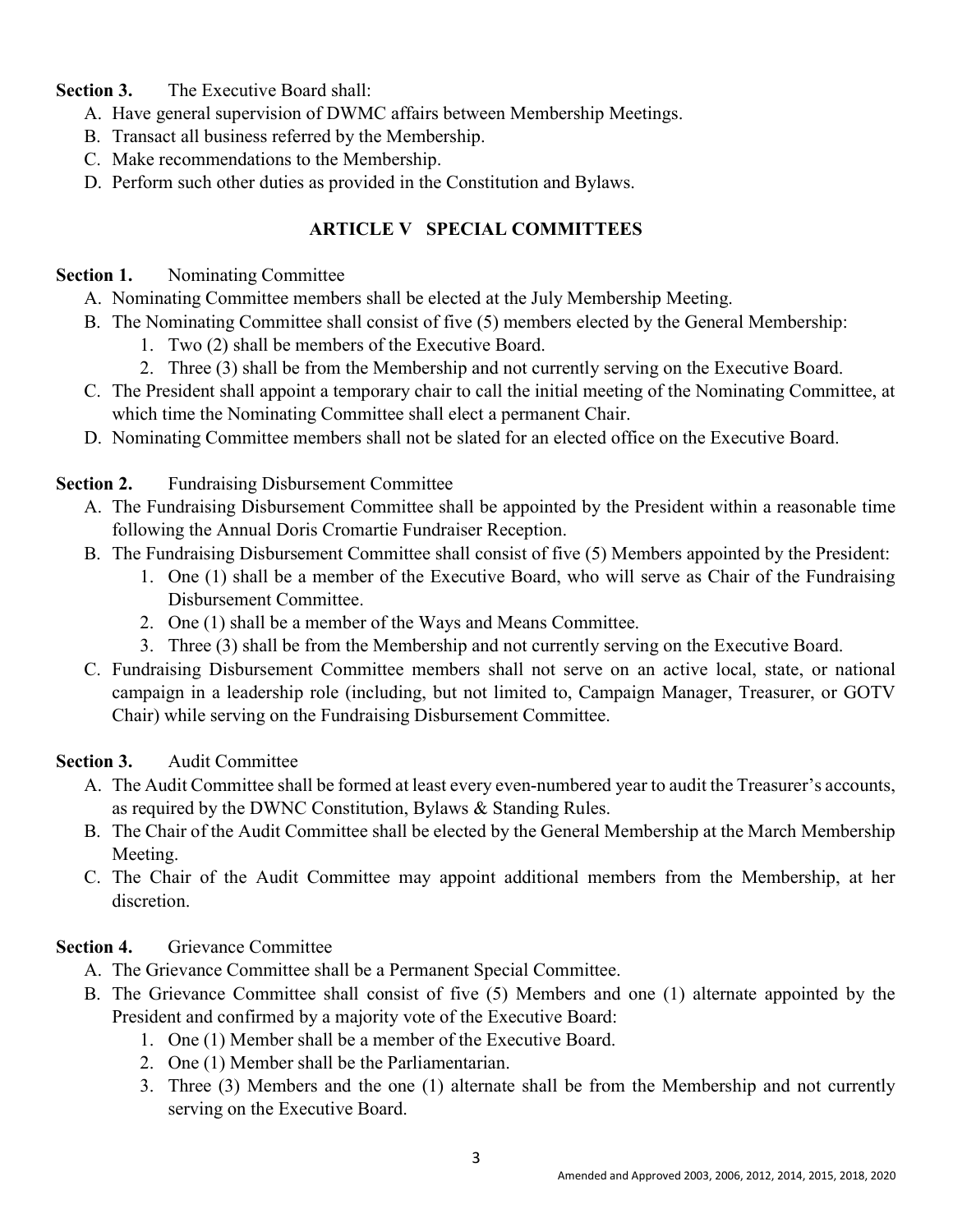- 4. The alternate shall only serve if: (i) a grievance is lodged against a Member of the Grievance Committee and that Member must recuse herself, or (ii) a Member of the Grievance Committee is unable to serve the remainder of her term for any other reason.
- C. The appointments shall be made in odd-number years and the members shall serve a term of two (2) years.
- D. The President shall appoint a temporary chair to call the initial meeting of the Grievance Committee, at which time the Grievance Committee shall elect its own Chair.
- E. Should a grievance be lodged against a member of the Grievance Committee or the Executive Board, that member shall recuse herself from any consideration of said grievance by the Grievance Committee or the Executive Board.

Section 5. Any other committee of limited duration formed for a special purpose by (i) appointment by the President, (ii) a majority vote of the Executive Board, or (iii) written petition of fifty (50) General Members.

## ARTICLE VI VACANCIES

Section 1. Should a vacancy other than the office of the President occur on the Executive Board, the President shall appoint, upon confirmation by a majority vote of the Executive Board, a qualified General Member in Good Standing to fill the unexpired term.

Section 2. Should a vacancy occur in the office of the President, the Executive Board shall, by a majority vote, elect a qualified General Member in Good Standing to fill the unexpired term.

Section 3. Officers or Standing Committee Chairs appointed or elected to complete any unexpired vacancy between elections shall be eligible for a full term of office in the next election.

## ARTICLE VII REMOVAL FROM OFFICE

Section 1. An Officer or Standing Committee Chair may be removed from office by a 2/3 vote of the Executive Board and the vacancy filled as provided in Article VI if she:

- A. Fails to perform the duties of her office or to support the DWMC Purposes.
- B. Abuses her authority, or engages in other misconduct that calls into question her fitness for office.
- C. Fails to maintain Good Standing.
- D. Has two (2) absences from meetings of the Executive Board.
- E. Publicly endorses or supports a candidate(s) in contested elections involving more than one Democrat.
- F. Publicly endorses or supports a candidate(s) of an opposing party.

Section 2. An Officer, Standing Committee Chair, or Special Committee Chair or Member may be removed from office at the pleasure of the General Membership. The vote required for adoption of such a motion at a Membership Meeting is (i) a two-thirds vote with no previous notice, or (ii) a majority vote when ten (10) days previous written notice has been given.

## ARTICLE VIII AMENDMENTS

Section 1. This DWMC Constitution may be amended in accordance with the procedures herein.

Section 2. A proposed amendment must be presented in written form to the Constitution and Bylaws Committee.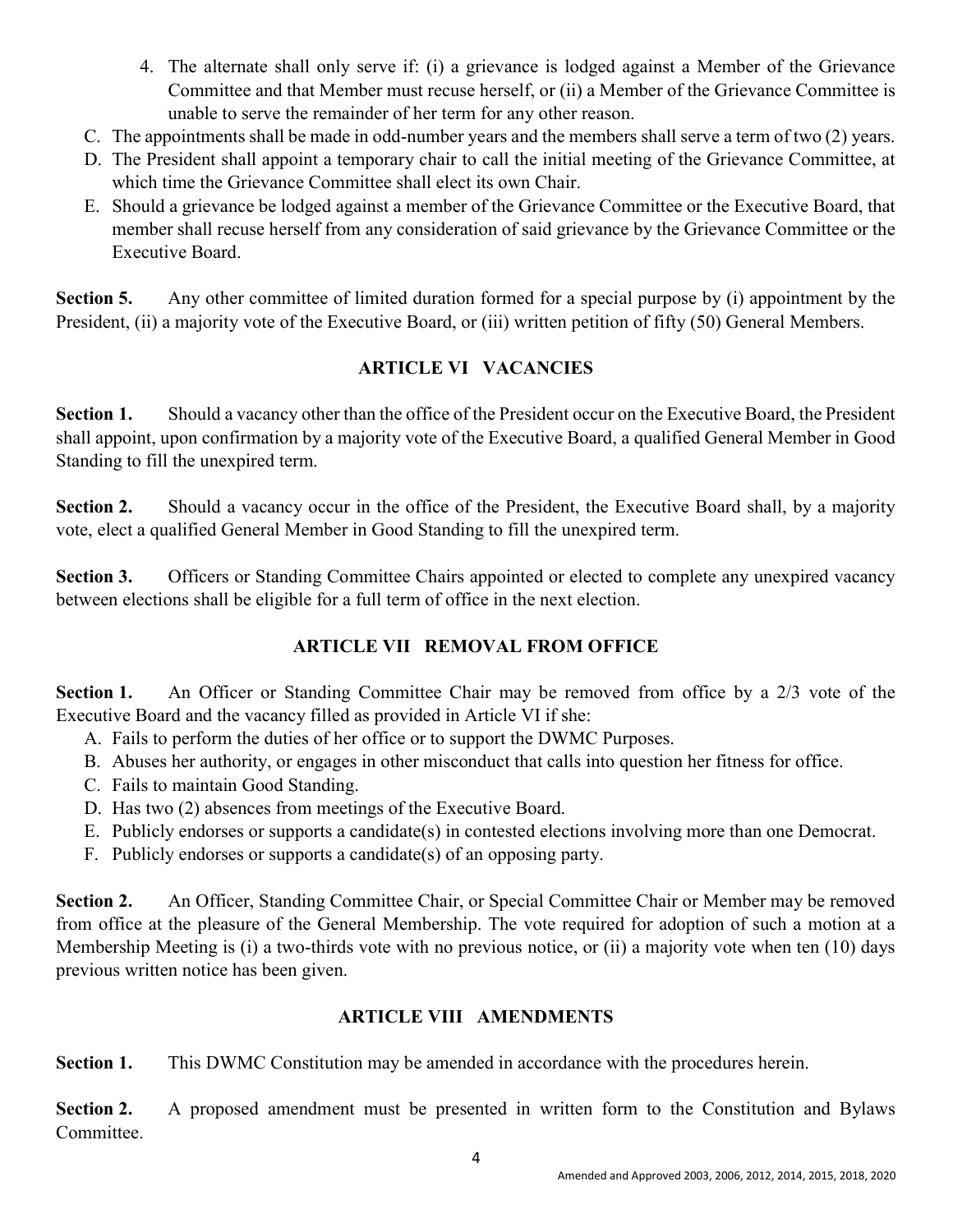Section 3. A proposed amendment that has been approved for a vote by one of the methods provided in the Bylaws, Article V, Section 1(A)(2) must be submitted in writing by mail or email to the Membership at least thirty (30) days prior to the Membership Meeting at which it will be voted upon.

Section 4. An affirmative vote of two-thirds (2/3) of the General Membership present and in Good Standing at a Membership Meeting where a Quorum has been declared is required to adopt an amendment to this Constitution.

#### ARTICLE IX RULES OF ORDER

The rules contained in ROBERTS RULES OF ORDER, NEWLY REVISED, or the latest edition, shall govern the DWMC in all cases in which they are applicable and in which they are not inconsistent with the DWMC Constitution, Bylaws, and Standing Rules.

## DEMOCRATIC WOMEN OF MECKLENBURG COUNTY BYLAWS

(as revised August 12, 2020)

### ARTICLE I DUES

**Section 1.** The fiscal year shall begin on January  $1<sup>st</sup>$  and end on December  $31<sup>st</sup>$ .

Section 2. The Executive Board shall establish Membership dues.

**Section 3.** Membership dues shall be payable on January  $1<sup>st</sup>$  of each year.

Section 4. Members over 60 years old may pay dues at a reduced rate, as determined by the Executive Board.

Section 5. A Member who is not in Good Standing due to non-payment of dues after the 30-day grace period shall be considered current upon payment of (i) dues for the current fiscal year, and (ii) a 10% late payment fee.

Section 6. Dues and membership information shall be paid and provided to the Democratic Women of North Carolina's Treasurer and 1<sup>st</sup> Vice-President/President-Elect each year per the schedule provided in the DWNC Constitution, Bylaws & Standing Rules.

## ARTICLE II TERMS OF OFFICE AND NOMINEES

Section 1. Officers and Standing Committee Chairs

- A. Shall be elected at the November Membership Meeting and take office at the following January Membership Meeting.
- B. Shall serve for a term of one (1) year or until their successors are elected and installed in office.
- C. Shall not serve for more than two (2) consecutive terms in the same office.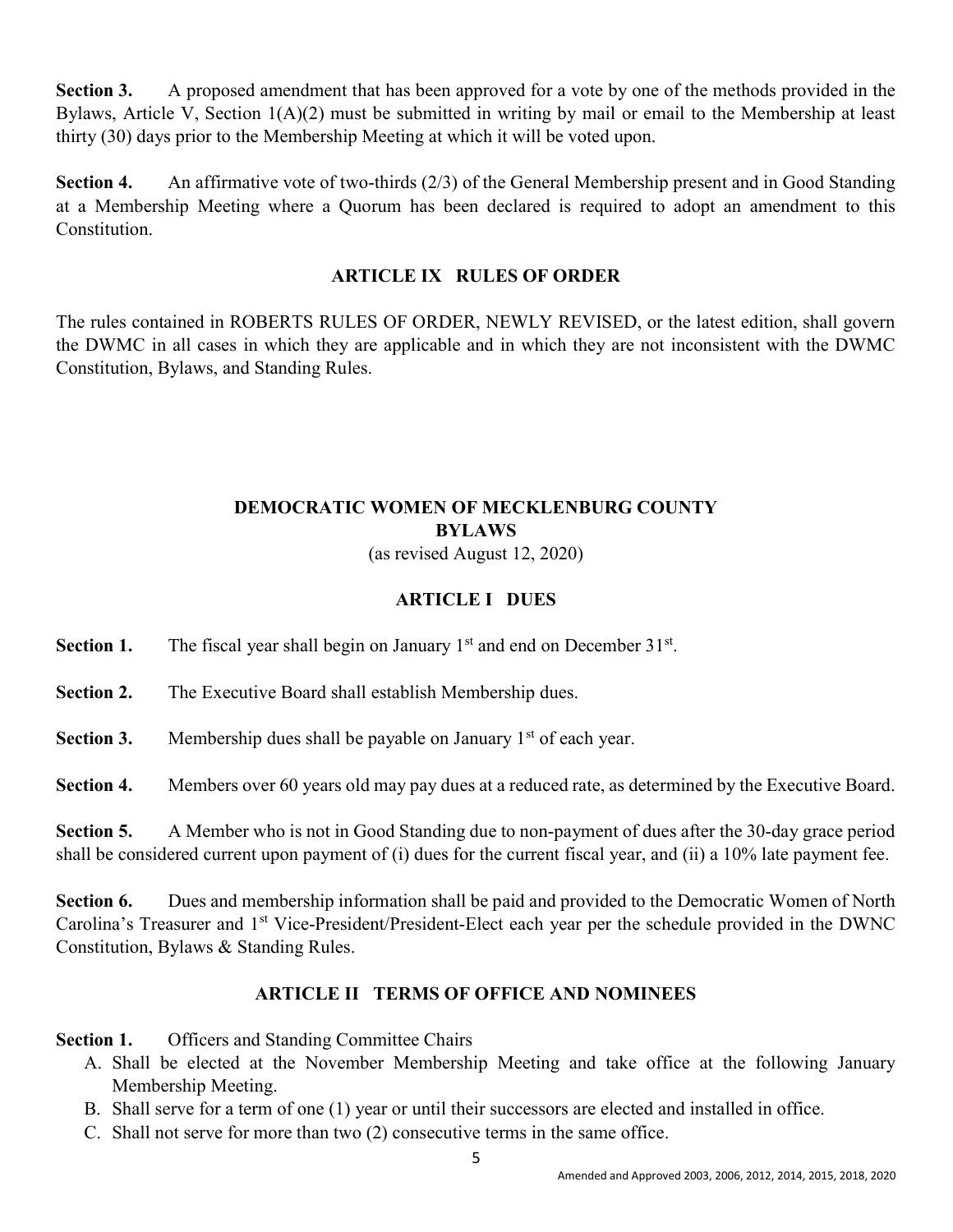- D. If appointed or elected to complete an unexpired vacancy, such Officer or Committee Chair shall be eligible for nomination for a full term of the same office in the next election.
- E. Other than the President, shall not serve concurrently on the board of the Mecklenburg County Executive Committee or as an officer of any other Democratic auxiliary organization in Mecklenburg County.

### Section 2. Nominee Qualifications

- A. Nominees for Officer positions must be in Good Standing and shall have:
	- 1. Been a General Member for at least two (2) years.
	- 2. Demonstrated leadership and administrative capabilities.
	- 3. Regularly attended Membership Meetings and activities.
	- 4. Served in responsible positions within the DWMC.
- B. In addition to the qualifications provided above, nominees for the offices of Second Vice President (Membership) and Treasurer shall have basic computer skills and access to the Internet.
- C. Nominees for Standing Committee Chairs and Special Committee Chairs must be in Good Standing and shall have:
	- 1. Been a General Member for at least one (1) year.
	- 2. Demonstrated leadership and administrative capabilities.
	- 3. Regularly attended Membership Meetings and activities.

## ARTICLE III NOMINATIONS AND ELECTION

#### Section 1. Nominations

- A. At least sixty (60) days prior to the Membership Meeting at which the election of Officers and Standing Committee Chairs will be held ("Election"), the Nominating Committee shall present a list of elected positions with descriptions of the duties of each office and eligibility requirements to the Internal Communications Chair for distribution to the Membership.
- B. At least thirty (30) days prior to the Election, the Nominating Committee shall present a slate of Officer and Standing Committee Chair nominees ("Slate") to the Internal Communications Chair for distribution to the Membership by mail or email.
- C. Additional nominations may be made from the floor at the time of the Election. All such nominees must be verified by the Second Vice President to meet the qualifications as provided in Article II, and must give consent to have their name placed in nomination.

#### Section 2. Election

- A. The Election shall be held at the Membership Meeting in November of each year.
- B. In order to vote, a General Member must be (i) present and (ii) in Good Standing.
- C. Elected Officers and Standing Committee Chairs shall assume office at the Installation meeting in January following the Election.

#### Section 3. Chief Teller

- A. The President shall appoint a Chief Teller to plan and execute the Election. The Chief Teller must meet the following qualifications:
	- 1. A Member in Good Standing,
	- 2. Not currently serving on the Executive Board or any Special Committees.
	- 3. Will not be nominated for an elected office.
- B. The Chief Teller may appoint as many Members to serve as Tellers as deemed necessary to assist, in her discretion, each of whom must meet the same qualifications as required for the Chief Teller.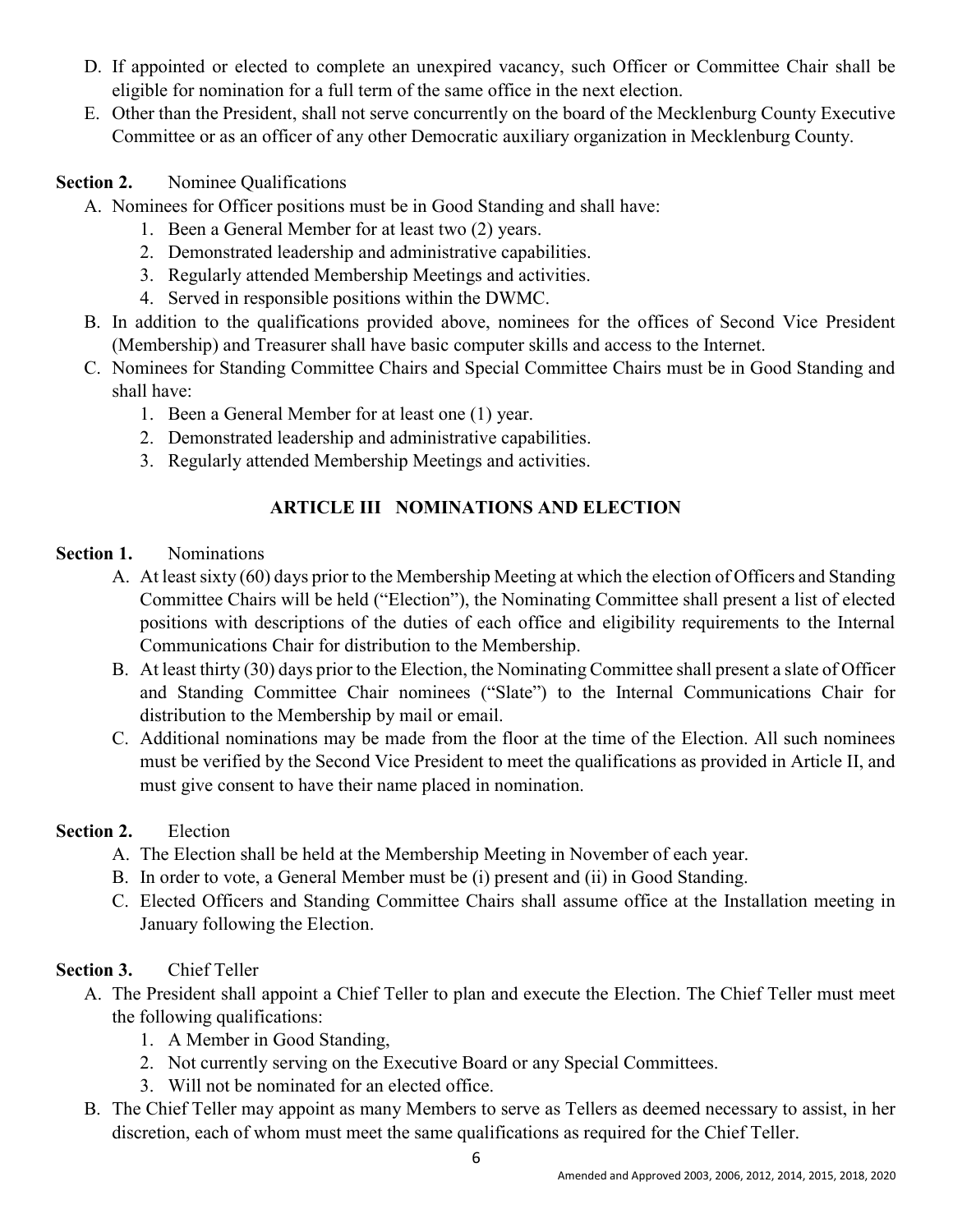- C. The duties of the Chief Teller include, but are not limited to:
	- 1. Planning the agenda and form of the Election, in coordination with the President, including method of voting.
	- 2. Verifying and registering General Members as present and in Good Standing, in coordination with the Second Vice President.
	- 3. Balloting, if necessary.
	- 4. Counting the votes.
	- 5. Recounting the votes, if so ordered by the General Membership.

### ARTICLE IV DUTIES OF OFFICERS

#### Section 1. The PRESIDENT shall:

- A. Preside at all meetings of the DWMC.
- B. Exercise general supervision over the affairs and activities of the DWMC.
- C. Appoint a Parliamentarian.
- D. Serve as an ex-officio member of all committees except the Nominating Committee and the Audit Committee.
- E. Approve all check requests before checks are written.
- F. Sign Treasurer reimbursement checks.
- G. With the Public Relations Chair and the Internal Communications Chair, serve as one of the three (3) officers authorized to approve of and issue electronic mail ("emails") to the membership and other interested parties on behalf of the DWMC. All such emails must be reviewed and approved by at least one (1) other authorized officer, i.e., either (i) the Public Relations Chair, or (ii) the Internal Communications Chair. All such emails must follow the guidelines provided in the Electronic and Social Media Policy section of the DWMC Policies and Procedures Manual.
- H. Build relationships with other groups and auxiliaries in Mecklenburg County.
- I. Submit a copy of the DWMC Constitution and Bylaws to the DWNC State Executive Committee each year.
- J. Attend the DWNC State Convention and Regional meetings.
- K. Perform such other duties as specified in the Constitution and Bylaws.
- L. Maintain appropriate records and within thirty (30) days upon completion of her term of office shall submit such records to her successor at a mutually agreed upon time and place.

#### Section 2. The FIRST VICE-PRESIDENT shall:

- A. In the absence of the President, preside at all meetings.
- B. Assist the President in all her duties, as requested.
- C. Plan programs for regularly scheduled Membership Meetings.
- D. Transfer all appropriate records to her successor upon completion of her term of office.

#### Section 3. The SECOND VICE-PRESIDENT shall:

- A. In the absence of the President and the First Vice President, preside at all meetings.
- B. Assist the President and the First Vice President in all their duties, as requested.
- C. Maintain the DWMC Membership List, including the acceptance of new applications for membership and the verification that an applicant meets all requirements of membership.
- D. Report the total count of the DWMC Membership List at meetings of the Executive Board and the Membership.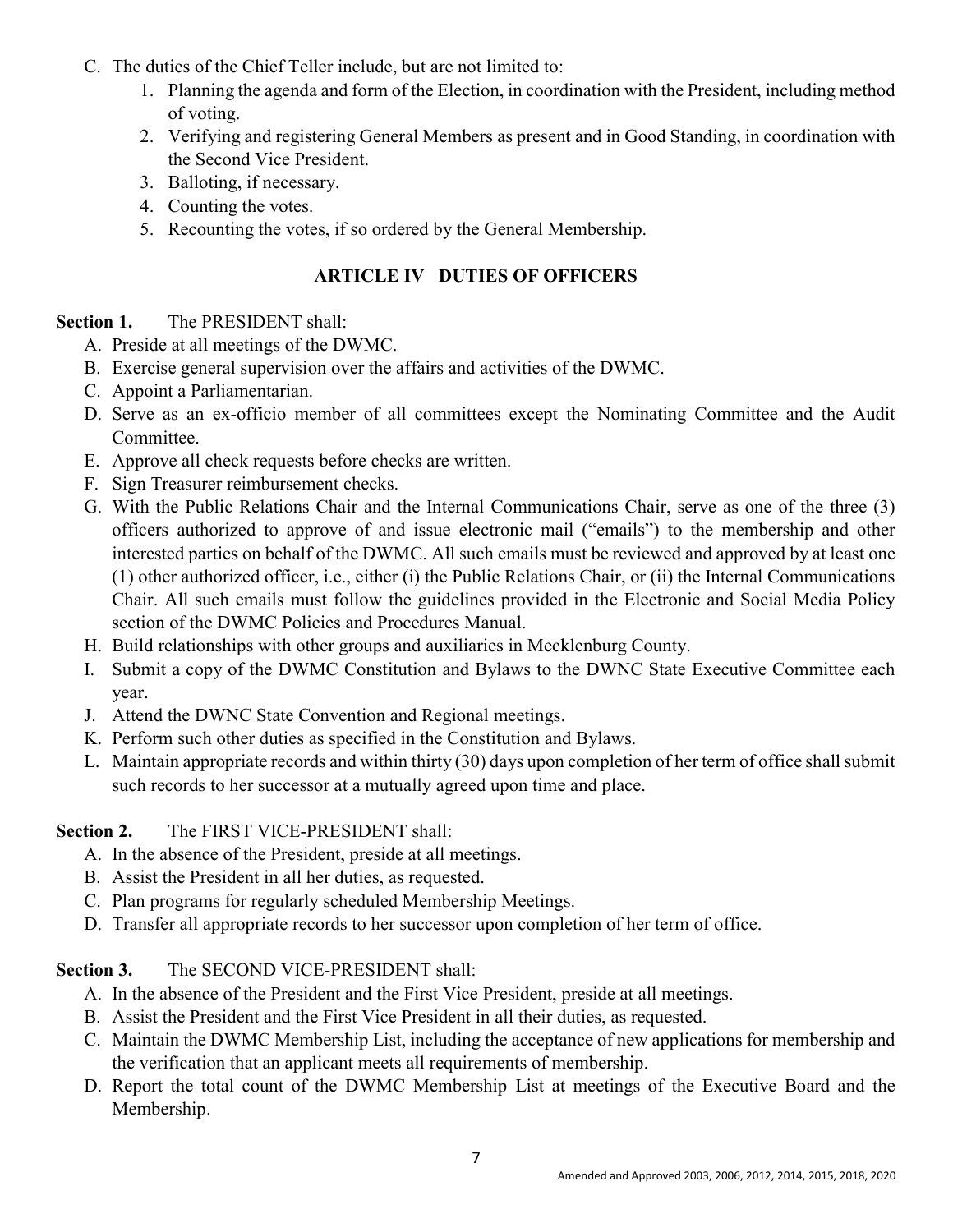- E. Report the count of General Members in Good Standing in attendance at each Membership Meeting, in order to establish whether a Quorum is present.
- F. Validate the DWMC Membership List and the Good Standing of all Members with the Treasurer based upon paid dues. Coordinate with the Treasurer to report the DWMC Membership List (including names, addresses, e-mail addresses, and telephone numbers) and to submit state and regional dues required by the DWNC.
- G. Coordinate with the Hospitality Committee to partner new Members with veteran Members to acclimate them to the DWMC and foster a sisterly bond.
- H. Assist the Nominating Committee and the Chief Teller in determining the Good Standing and qualifications of nominees for elected office on the Executive Board.
- I. Transfer all appropriate records to her successor upon completion of her term of office.

## Section 4. The THIRD VICE-PRESIDENT shall:

- A. In the absence of the President, First Vice President, and Second Vice President, preside at all meetings.
- B. Assist the President, First Vice-President, and Second Vice-President in all their duties, as requested.
- C. Monitor precinct activity and development.
- D. Coordinate DWMC involvement with community events, programs, and initiatives related to DWMC Purposes, in partnership with auxiliary organizations, including Get Out the Vote (GOTV) initiatives in Mecklenburg County.
- E. Transfer all appropriate records to her successor upon completion of her term of office.

## Section 5. The SECRETARY shall:

- A. Keep all minutes of the meetings of the Membership and the Executive Board.
- B. Maintain written reports of the Officers and Committee Chairs.
- C. Provide copies of the Executive Board meeting minutes via mail or email to the members of the Executive Board before the next scheduled Executive Board meeting.
- D. Provide copies of Membership Meeting minutes to the Internal Communications Chair for distribution to the Membership.
- E. Present the Membership Meeting minutes for approval at the following Membership Meeting.
- F. Secure a Member to take the minutes in her absence.
- G. Place all minutes and Treasurer's reports in a notebook to be passed forward.
- H. Transfer all appropriate records to her successor upon completion of her term of office.

## Section 6. The TREASURER shall:

- A. Take the State Board of Elections financial report preparation training as required by the State Board of Elections, within thirty (30) days of taking office.
- B. Be responsible for all receipts and disbursements of funds.
- C. Make a full written budget to actual financial report at every Executive Board meeting and Membership Meeting, as well as any interim reports the President may direct.
- D. Work with the Executive Board to prepare an annual budget.
- E. Request the President's approval for all check requests before checks are written.
- F. Have the President sign reimbursement checks to the Treasurer.
- G. Prepare and submit, in a timely manner, all reports as required by the State Board of Elections.
- H. Coordinate with the Second Vice President to report the DWMC Membership List (including names, addresses, e-mail addresses, and telephone numbers) and to submit state and regional dues required by the DWNC.
- I. Transfer all appropriate records to her successor upon completion of her term of office.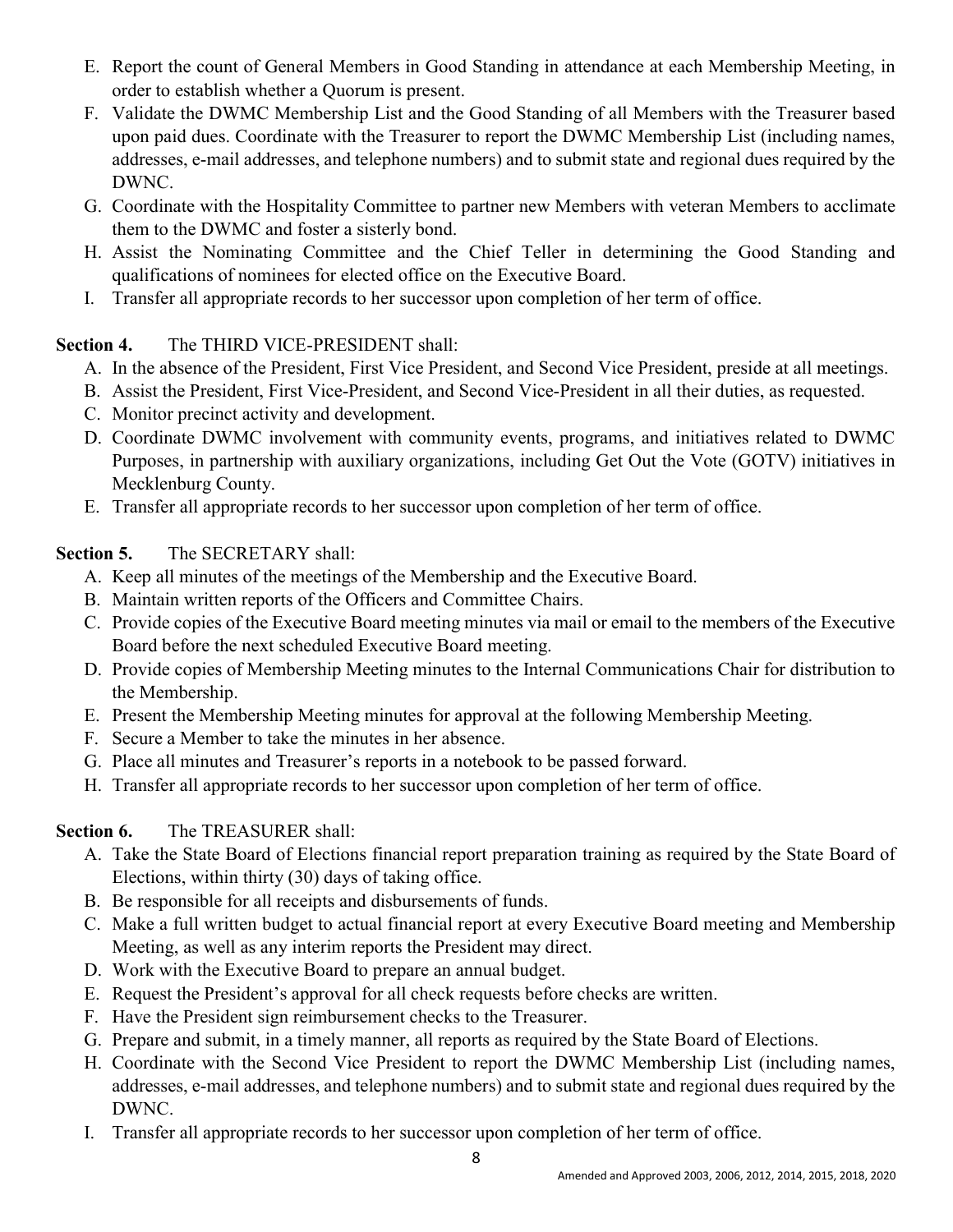#### Section 7. The IMMEDIATE PAST PRESIDENT shall

- A. Serve as an ex-officio voting member of the Executive Board.
- B. Not count toward the calculation of a Quorum at meetings of the Executive Board.

### ARTICLE V DUTIES OF COMMITTEES

#### Section 1. STANDING COMMITTEES

#### A. THE CONSTITUTION AND BYLAWS COMMITTEE

- 1. The Chair shall:
	- a. Chair the meetings of the committee.
	- b. Plan, coordinate, and oversee the work of the committee.
	- c. Provide a written report of the work of the committee, if any, at meetings of the Executive Board and the Membership. Such report may be submitted by email to the Secretary.
	- d. Transfer all appropriate records to her successor upon completion of her term of office.
- 2. The Committee shall:
	- a. Review the Constitution and Bylaws annually and draft proposed amendments, if deemed necessary by the Chair.
	- b. Receive and review all proposed written amendments from the Membership.
	- c. Upon favorable action of the committee on any proposed amendment, present the amendment in written form to the Internal Communications Chair for distribution to the Membership, as provided in Article VII.
	- d. Upon unfavorable action by the committee on any proposed amendment, give timely notification to its proponents of their right to have the proposed amendment mailed or emailed to the Membership as provided in Article VII if (i) said amendment is supported by a resolution of endorsement from at least 15% of the General Membership, and (ii) the expense of reproduction and mailing is advanced by its proponents.
	- e. Review and draft proposed changes to the DWMC Policies and Procedures Manual for approval by the Executive Board.

#### B. THE PUBLIC RELATIONS COMMITTEE

- 1. The Chair shall:
	- a. Chair the meetings of the committee.
	- b. Plan, coordinate, and effectively oversee the work of the committee.
	- c. Provide a written report of the work of the committee, if any, at meetings of the Executive Board and the Membership. Such report may be submitted by email to the Secretary.
	- d. With the President and the Internal Communications Chair, serve as one of the three (3) officers authorized to approve of and issue electronic mail ("emails") to the Membership and other interested parties on behalf of the DWMC. All such emails must be reviewed and approved by at least one (1) other authorized officer, i.e. either (1) the President (or her duly authorized representative), or (2) the Internal Communications Chair. All such emails must follow the guidelines provided in the Electronic and Social Media Policy section of the DWMC Policies and Procedures Manual.
	- e. Transfer all appropriate records to her successor upon completion of her term of office.
- 2. The Committee shall:
	- a. Publicize DWMC activities, including Membership Meetings, to the community at-large via print, television, and/or social media.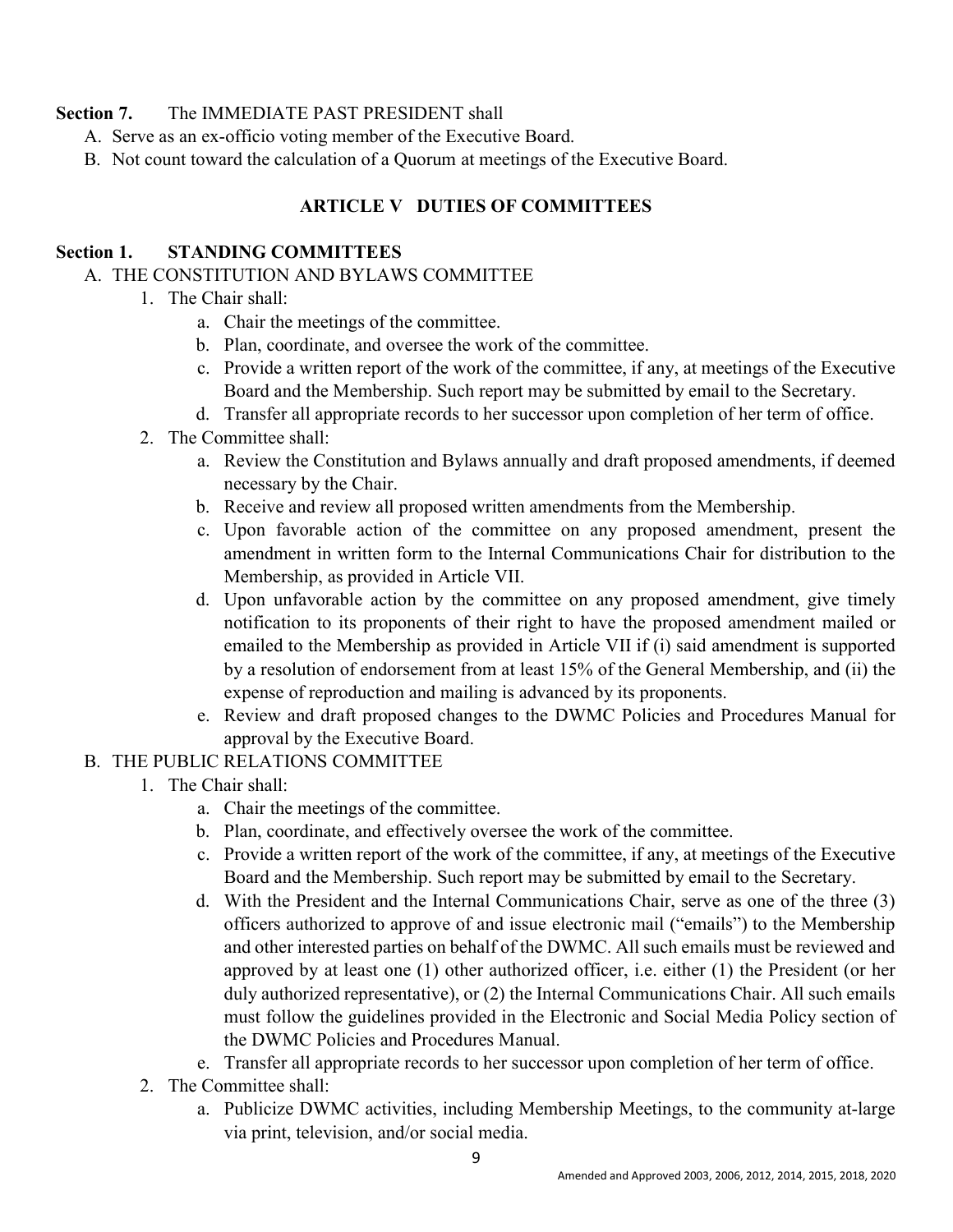- b. Coordinate all traditional and social media, including press releases, the DWMC website, Facebook, twitter, and any other emerging social media applications.
- c. Receive and coordinate a response to any media inquiries for the final approval of the President or her authorized representative.
- d. All electronic and social media communications must follow the guidelines provided in the Electronic and Social Media Policy section in the DWMC Policies and Procedures Manual.

## C. THE INTERNAL COMMUNICATIONS COMMITTEE

- 1. The Chair shall:
	- a. Chair the meetings of the committee.
	- b. Plan, coordinate, and oversee the work of the committee.
	- c. Provide a written report of the work of the committee, if any, at meetings of the Executive Board and the Membership. Such report may be submitted by email to the Secretary.
	- d. With the President and the Public Relations Chair, serve as one of the three (3) officers authorized to approve of and issue emails to the Membership and other interested parties on behalf of the DWMC. All such emails must be reviewed and approved by at least one (1) other authorized officer, i.e. either (1) the President (or her duly authorized representative), or (2) the Public Relations Chair. All such emails must follow the guidelines provided in the Electronic and Social Media Policy section of the DWMC Policies and Procedures Manual.
	- e. Transfer all appropriate records to her successor upon completion of her term of office.
- 2. The Committee shall:
	- a. Coordinate the notification to the Membership and other interested parties when and where Membership Meetings will be held.
	- b. Coordinate the notification to the Membership of any other important issues, including a list of vacant local governmental board positions, via email and/or a monthly newsletter, for approval and distribution by the Internal Communications Chair.
	- c. All communications must follow the guidelines of the Electronic and Social Media Policy section of the DWMC Policies and Procedures Manual.

## D. THE ISSUES AND RESOLUTIONS COMMITTEE

- 1. The Chair shall:
	- a. Chair the meetings of the committee.
	- b. Plan, coordinate, and oversee the work of the committee.
	- c. Provide a written report of the work of the committee, if any, at meetings of the Executive Board and the Membership. Such report may be submitted by email to the Secretary.
	- d. Transfer all appropriate records to her successor upon completion of her term of office.
- 2. The Committee shall:
	- a. Research and report to the Executive Board issues related to the DWMC Purposes.
	- b. Present proposed resolutions related to the DWMC Purposes to the Executive Board for approval by majority vote for presentation to the Membership. The presentation of resolutions must follow the guidelines of the Resolutions section of the DWMC Policies and Procedures Manual.

## E. THE WAYS AND MEANS COMMITTEE

- 1. The Chair shall:
	- a. Chair the meetings of the committee.
	- b. Plan, coordinate, and oversee the work of the committee.
	- c. Provide a written report of the work of the committee, if any, at meetings of the Executive Board and the Membership. Such report may be submitted by email to the Secretary.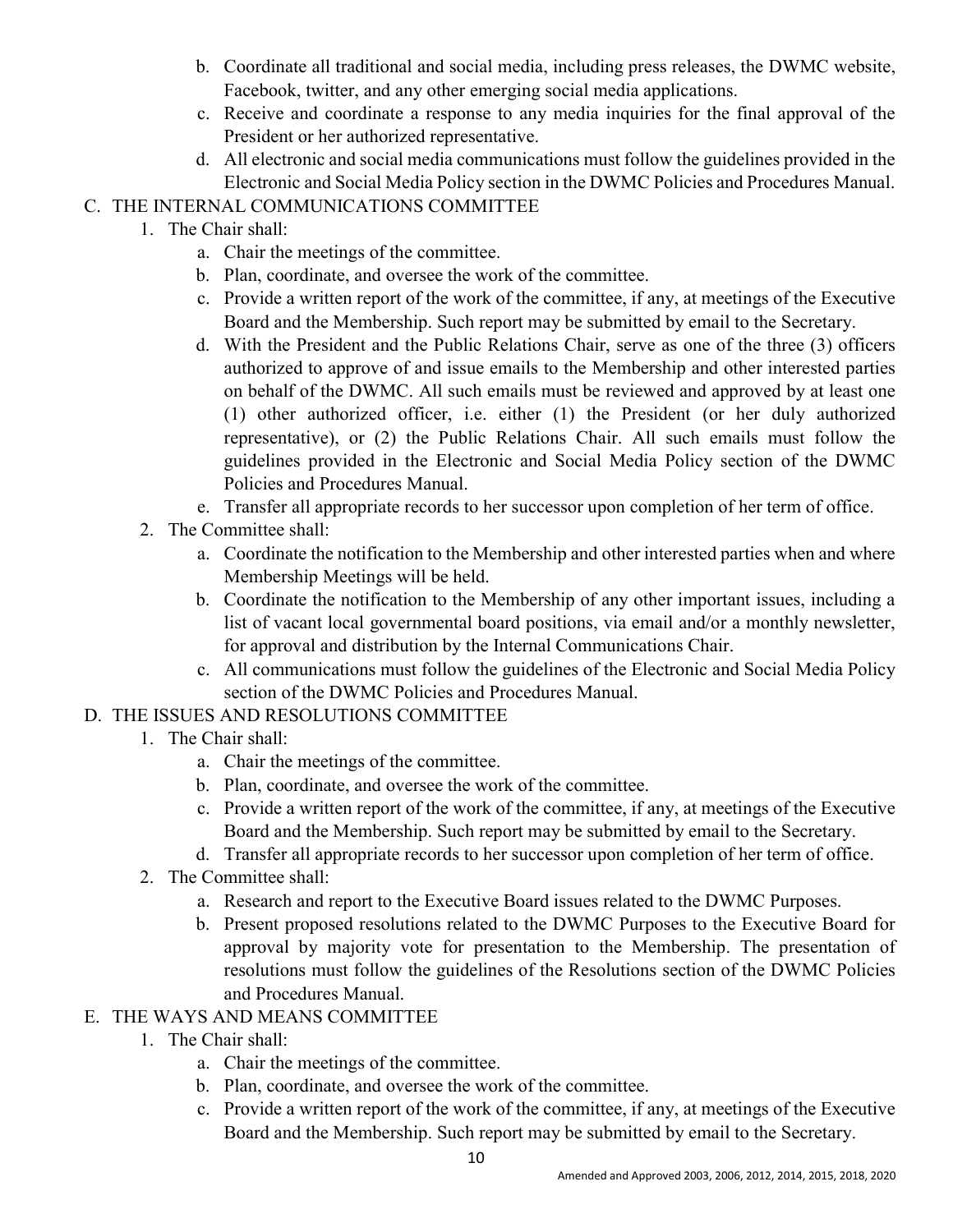- d. Transfer all appropriate records to her successor upon completion of her term of office.
- 2. The Committee shall:
	- a. Coordinate the Annual Doris Cromartie Fundraising Reception ("Cromartie Fundraiser"). The Cromartie Fundraiser must follow the guidelines provided in the Annual Doris Cromartie Fundraising Reception Guidelines of the DWMC Policies and Procedures Manual.
	- b. Submit a complete written report to the Executive Board detailing the Cromartie Fundraiser revenues and expenses, to be kept in the records of the Treasurer.
	- c. Coordinate or assist in all other fundraising events sponsored by the DWMC.

## F. THE HISTORICAL COMMITTEE

- 1. The Chair shall:
	- a. Chair the meetings of the committee.
	- b. Plan, coordinate, and oversee the work of the committee.
	- c. Provide a written report of the work of the committee, if any, at meetings of the Executive Board and the Membership. Such report may be submitted by email to the Secretary.
	- d. Transfer all appropriate records to her successor upon completion of her term of office.
- 2. The Committee shall:
	- a. Keep, organize, and preserve the historical records and memorabilia of the DWMC.
	- b. Prepare an annual narrative account of DWMC activities for approval by the Executive Board to become part of the official DWMC historical record.

## G. THE HOSPITALITY COMMITTEE

- 1. The Chair shall:
	- a. Chair the meetings of the committee.
	- b. Plan, coordinate, and oversee the work of the committee.
	- c. Provide a written report of the work of the committee, if any, at meetings of the Executive Board and the Membership. Such report may be submitted by email to the Secretary.
	- d. Transfer all appropriate records and supplies to her successor upon completion of her term of office.
- 2. The Committee shall:
	- a. Coordinate light refreshments for the Membership Meetings.
	- b. Meet and greet Members at Membership Meetings.
	- c. Work with the Second Vice-President to partner new Members with veteran Members to acclimate them to the DWMC and to foster a sisterly bond.
	- d. Contact sick or bereaved Members on behalf of the DWMC.
	- e. Coordinate food and drink for the annual Holiday Party.
	- f. Assist at other special DWMC events, as needed.

## Section 2. SPECIAL COMMITTEES

- A. THE NOMINATING COMMITTEE
	- 1. The Chair shall:
		- a. Chair the meetings of the committee.
		- b. Plan, coordinate, and oversee the work of the committee.
		- c. Present a list of elected positions with descriptions of the duties of each office and eligibility requirements to the Internal Communications Chair for distribution to the Membership at least sixty (60) days prior to the Election.
		- d. Present the Slate to the Internal Communications Chair for distribution to the Membership at least thirty (30) days prior to the Election.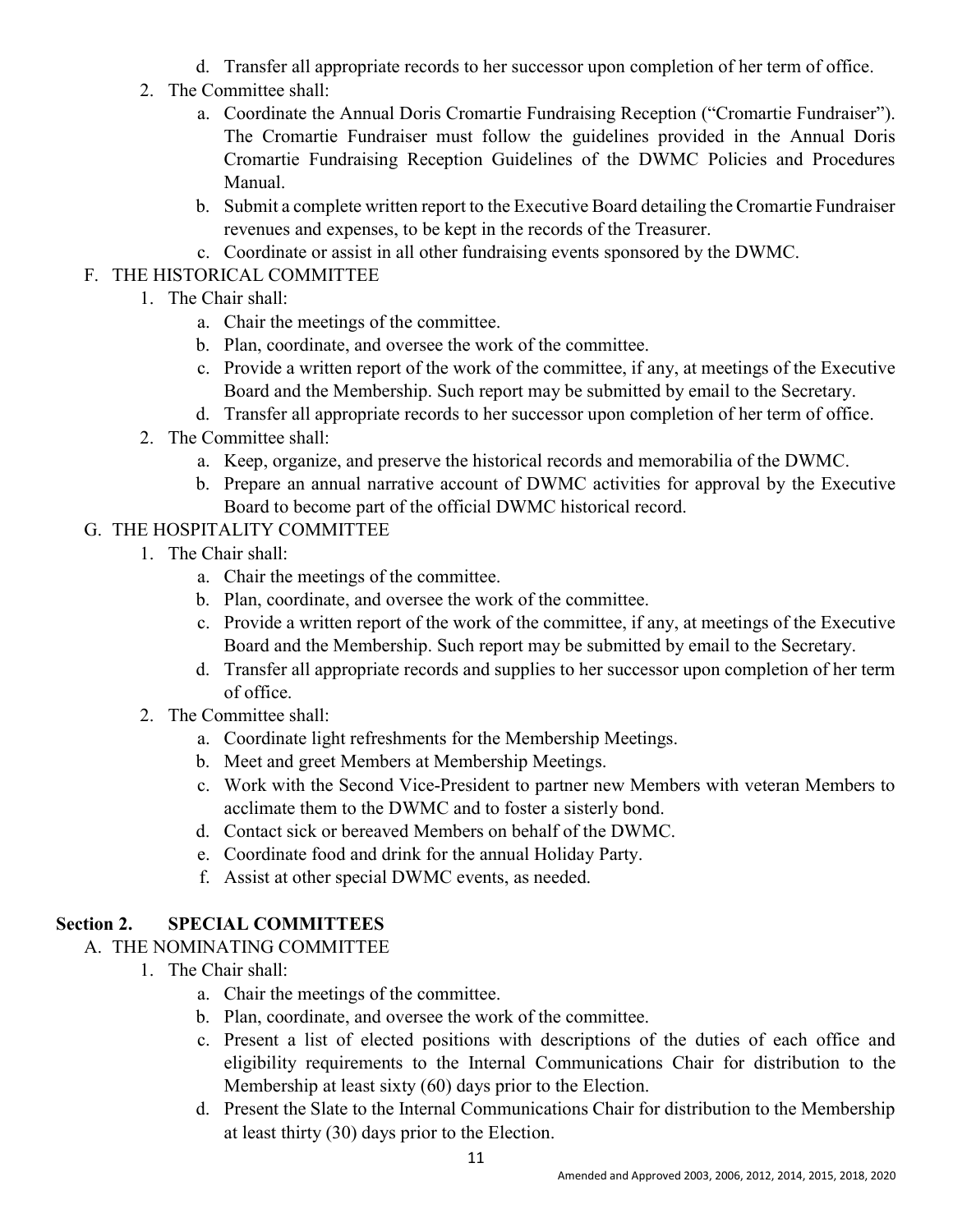- e. Transfer all appropriate records to the Secretary upon completion of the committee's mission.
- 2. The Committee shall:
	- a. Ascertain eligibility of proposed nominees, in coordination with the Second Vice President.
	- b. Reach consensus prior to asking anyone to serve as a nominee.
	- c. Obtain the consent of the proposed nominee to include her name on the Slate.
	- d. Ensure that no member of the Nominating Committee is included as a nominee on the Slate.

### B. THE FUNDRAISER DISBURSEMENT COMMITTEE

- 1. The Chair shall:
	- a. Chair the meetings of the Fundraiser Disbursement Committee.
	- b. Plan, coordinate, and oversee the work of the committee.
	- c. Transfer all appropriate records to the Treasurer upon completion of the committee's mission.
- 2. The Committee shall:
	- a. Follow the Annual Doris Cromartie Fundraising Reception Guidelines provided in the DWMC Policies and Procedures Manual.
	- b. Prior to the initial meeting of the Fundraiser Disbursement Committee, receive from the Treasurer a final accounting of that year's Cromartie Fundraiser, including the funds available for disbursement minus seed money for the following year's Cromartie Fundraiser.
	- c. Meet within a reasonable time following appointment by the President.
	- d. Within a reasonable time after the Cromartie Fundraiser, submit a complete written report to the Executive Board with recommendations for disbursement to candidates of funds raised, to be kept in the records of the Treasurer.

## C. THE AUDIT COMMITTEE

- 1. The Chair shall:
	- a. Chair the meetings of the committee.
	- b. Plan, coordinate, and oversee the work of the committee.
	- c. Transfer all appropriate records to the Secretary upon completion of the committee's mission.
- 2. The Committee shall:
	- a. Audit the accounts of the Treasurer.
	- b. Submit a complete written report to the Executive Board and the Membership detailing the findings of the audit.

## D. THE GRIEVANCE COMMITTEE

- 1. The Chair shall:
	- a. Chair the meetings of the committee.
	- b. Plan, coordinate, and oversee the work of the committee
	- c. Transfer all appropriate records to the Secretary upon completion of term of office.
- 2. The Committee shall:
	- a. Serve as a Council of Review. The DWMC shall provide for the internal resolution of grievances and shall not be subject to the North Carolina Democratic Party Council of Review 9.00. Any aggrieved Member may contact the Chair of the Grievance Committee.
	- b. Prior to a formal hearing, make every effort to mediate and resolve the grievance to the satisfaction of all parties.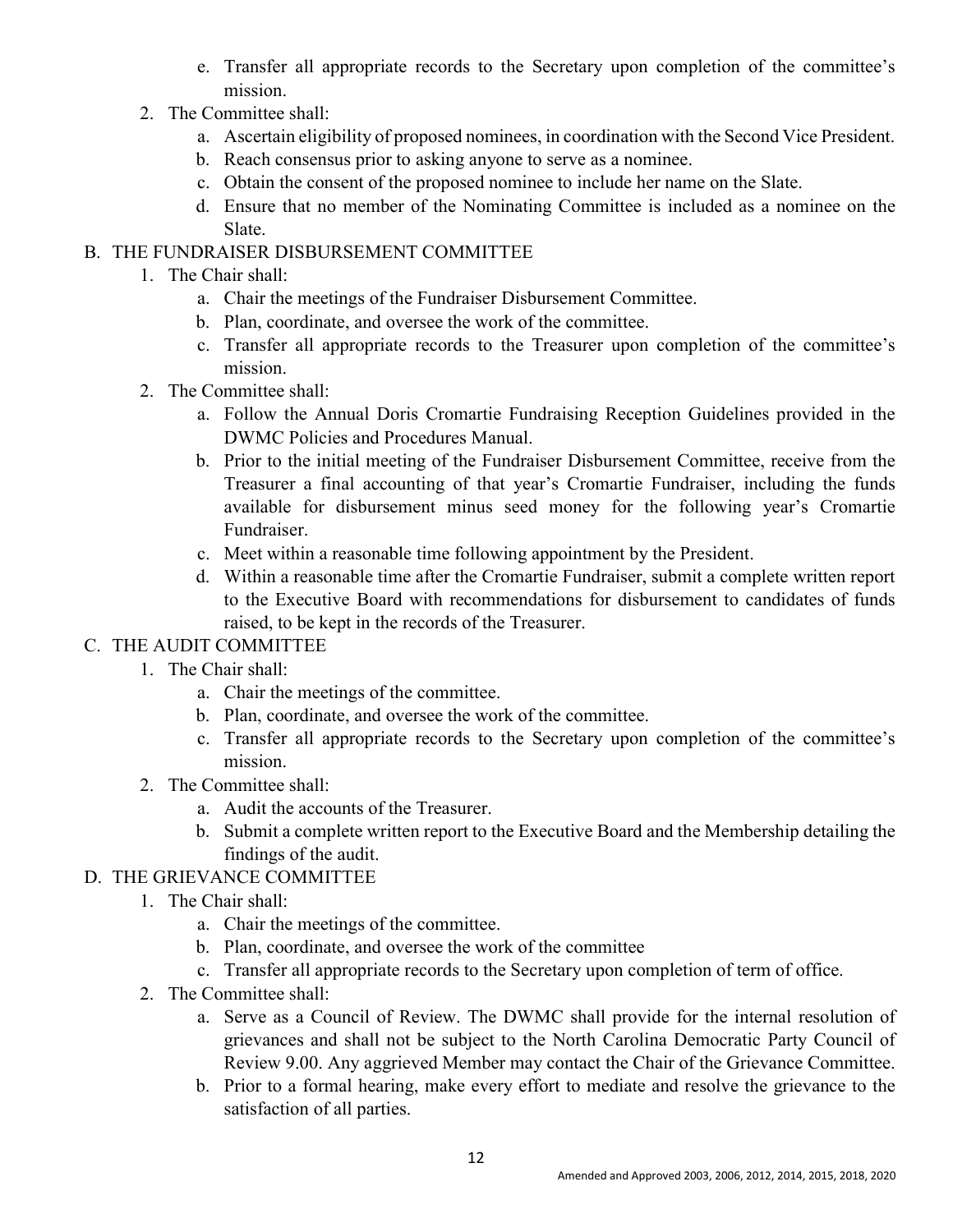- c. Conduct all formal hearings of a grievance properly brought to the committee by following the guidelines provided in the Grievance section of the DWMC Policies and Procedures Manual.
- E. Ad Hoc Special Committees shall perform such duties as assigned to them by the authority by which they were created.

## ARTICLE VI MEETINGS

Section1. Membership Meetings

- A. The Membership shall meet at least eight (8) times a year for the order of business, at a specified time and place ("Membership Meeting").
- B. Membership Meetings may be held through electronic means, if deemed necessary by majority vote of the Executive Board. Means of registration must be provided to determine individual Good Standing and to declare a Quorum.
- C. Additional Membership Meetings may be called if deemed necessary by the President.
- D. Membership Meetings may be cancelled by the President, with the approval of the Executive Board and notification to the Membership.
- E. Attendance of fifteen percent (15%) of the General Membership in Good Standing shall constitute a Quorum.
- F. The Order of Business at all Membership Meetings shall be as follows:
	- 1. Call to Order
	- 2. Record Attendance
	- 3. Minutes
	- 4. Treasurer's Report: Budget to Actual
	- 5. Reports of Officers and Committee Chairs
	- 6. Unfinished Business
	- 7. New Business
	- 8. Adjournment

Section 2. Executive Board Meetings

- A. The Executive Board shall meet at least four (4) times a year on a quarterly basis, at a specified time and place.
- B. Executive Board Meetings may be held through electronic means, if deemed necessary by the President.
- C. Additional Executive Board meetings may be called if deemed necessary by the President.
- D. Executive Board meetings may be cancelled by the President, with the approval of the Executive Board.
- E. Attendance of two-thirds (2/3) of the members of the Executive Board shall constitute a Quorum.

## ARTICLE VII AMENDMENTS

Section 1. These DWMC Bylaws may be amended in accordance with the procedures herein.

Section 2. A proposed amendment must be presented in written form to the Constitution and Bylaws Committee.

Section 3. A proposed amendment that has been approved for a vote by one of the methods provided in Article V, Section 1(A)(2) must be submitted in writing by mail or email to the Membership at least thirty (30) days prior to the Membership Meeting at which it will be voted upon.